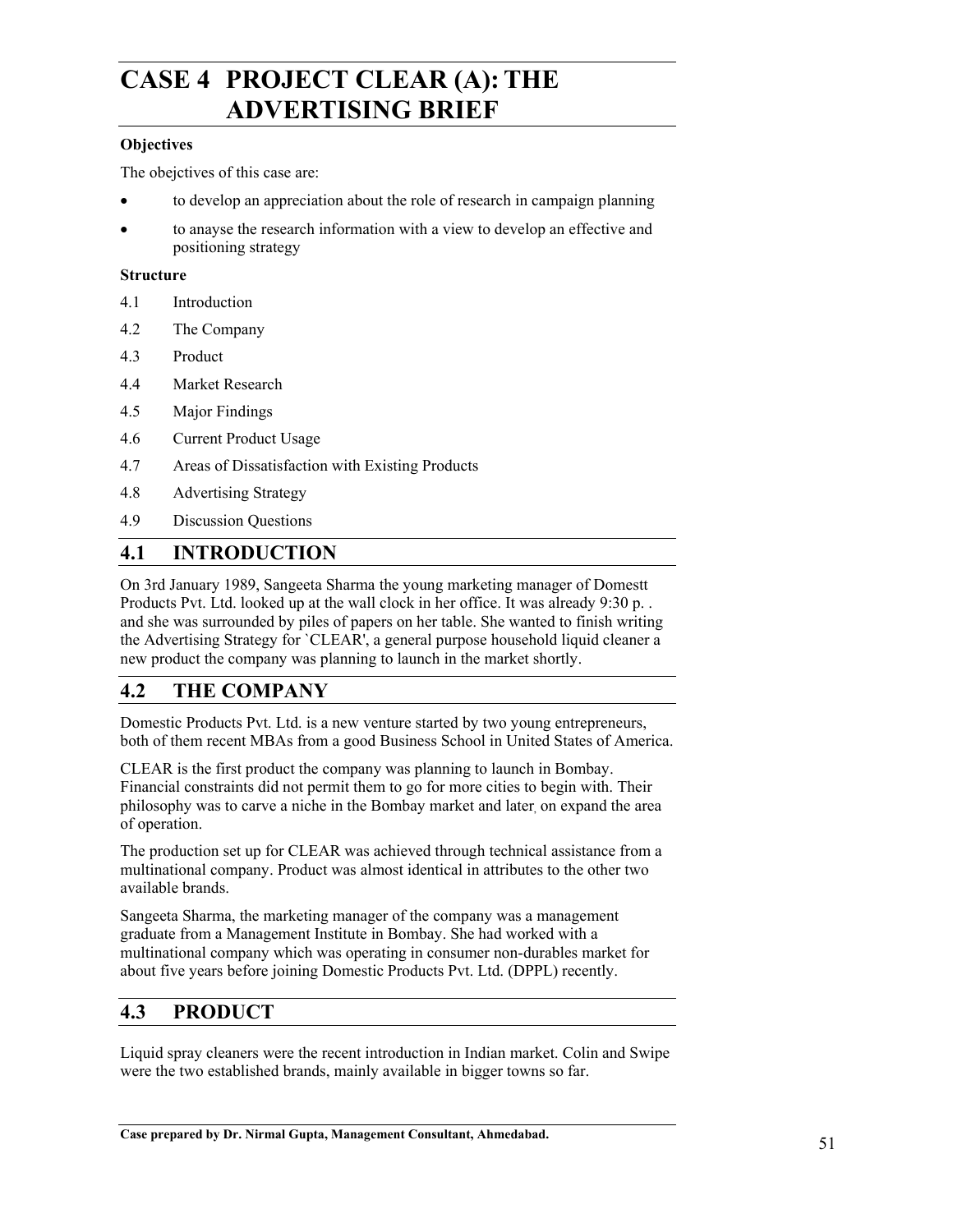Case Studies Unlike other kind of cleaners, these spray cleaners were more convenient to use. Housewife, just had to spray a little liquid on dirty surface and then wipe it off with a cloth. No washing of surface was required. One bottle of cleaner was priced approximately at Rs.17/- for the final consumer. The earlier two brands had faced the task .of selling a new product concept in the market. By now, consumers were aware of the product as such.

> Swipe and Colin were not perceived as general purpose cleaners by the housewives, as their use was limited to mirrors, glass surfaces, windows, refrigerators and sunmica surfaces only.

## **4.4 MARKET RESEARCH**

To better understand the awareness and usage pattern of available cleaners and to evaluate the product concept of CLEAR, Sangeeta recently carried out a small market survey with the help of her advertising agency who would plan the launch campaign for CLEAR. This was a small study to get a feel about consumers perceptions about spray cleaners and their buying and usage habits.

In-depth interviews and focused group discussions were carried out with 102 housewives in South Bomaby (Cuffe Parade, Marine Drive, Warden Road, Worli Sea Face) and in Western Suburbs (Vile Park, Juhu, Santacruz, Malad and Khar).

The sample selected was a convenience judgmental sample where housewives with heterogeneous demographic profiles were contacted.

Table-1 gives the classification of sample according to their usage pattern.

Classification of Sample on Usage Pattern

| Users of Spray Liquid Cleaner<br>- Current Users<br>- Lapsed Users | No. of Respondents<br>42 |
|--------------------------------------------------------------------|--------------------------|
| Non Users<br>- Aware of Product                                    | 24                       |
| - Not Aware of Product                                             | 32                       |

A limitation of the study was that the respondents were not shown any samples of the products being surveyed. Specially for the DPPL's product CLEAR, only the concept was introduced to respondents as a general purpose household cleaner. In the absence of the cleaner, more detailed findings about their reactions was not possible.

Another major limitation of the sampling methodology was (it being a convenience judgmental sampling), that no definite conclusion could be drawn with confidence across the respondent category. However, Sangeeta felt that the research had yielded valuable information that could be well used by the company. It had also helped in the understanding of consumer profiles and behaviour patterns. From this analysis useful directions could be derived for devising an Advertising Strategy. If required, the company was willing to take up further research of the market. At the same time, they did not want to loose a lot of time and wanted to launch the product if sharp positioning could emerge for CLEAR.

## **4.5 MAJOR FINDINGS**

#### *(i) Who is the typical user?*

A housewife/working woman in the age group of 25+, educated, high income  $(4000++)$ , small family.

In the group 24-40 years, the woman was very likely to be working or actively pursuing a hobby and had 1-2 children (age 0-15 years). Another group of users was in the age group 40+ women not necessarily very educated but at least matriculates or may be graduates. These women typically were housewives. Husbands were mainly businessmen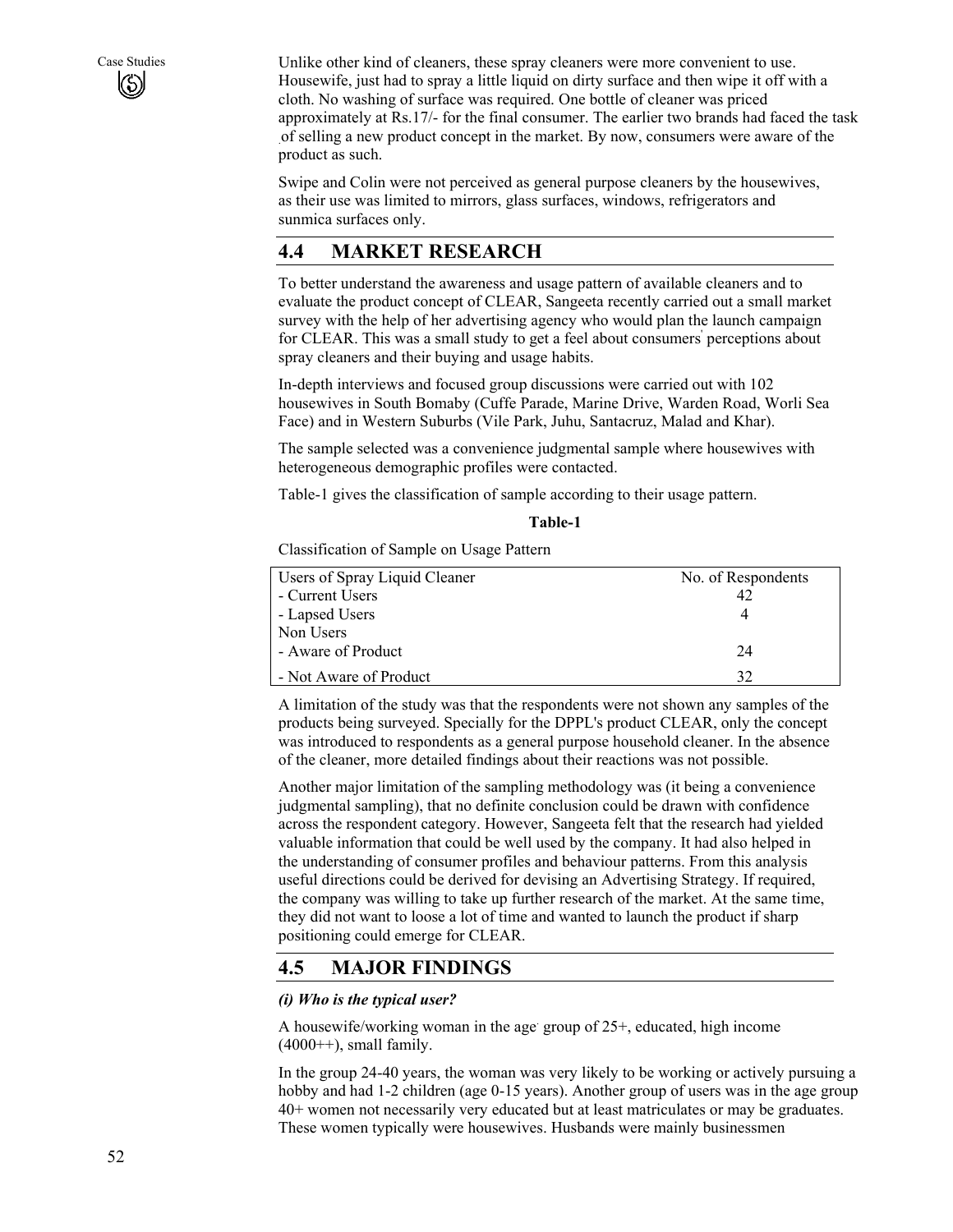or at senior executives in companies. These women show high levels of awareness of Project Clear (A) new products in the market. Income level was high (4000+).



#### *(ii) Where does she. typically buy from ?*

Mostly from local provision/grocery store and super market. In some cases, buying was reported from chemists shops and department stores also.

#### *(iii) How much and when does she buy ?*

These women reported buying household cleaners in their own shopping visits to. market. It was rarely put on shopping list by name. They normally bought a 500 m. bottle which last them for about two months. Buying a cleaner was not a crucial part of Shopping List (unlike soaps/provision) prepared at the beginning of the month.

#### *(iv) Since when were they using Colin/Swipe?*

Most users had been using the product for over` one and a half years now i.e., they had already used about 5-6 bottles each.

#### *(v) How did she become aware of Colin/Swipe ?*

Mainly through shop displays and door to door sales woman, exhibitions where Colin was displayed and demonstrated and through word of mouth (from family friends, shopkeepers).

#### *(vi) Cleaning habits at home*

Housewives spent about 35-40 minutes herself in cleaning everyday (slightly lesser for working women). Entire cleaning took about 3 hours. In most households, domestic help (maids) was being used.

#### *(vii) Attributes considered important in a GPHC by users :*

-Cleaning ability

-Convenience in buying and ease of handling

-Coverage (quantity used)

-Versatility

Price,. brand name, colour, perfume were not high ranking attributes. Price was considered, but not valued high.

#### *(viii) Areas of dissatisfaction (Lapsed Users)*

-faulty spray mechanism

-soapy/sticky layer on surface due to prolonged used of product

-clogging of spray

-apprehension about usage on TVs and VCRs.

-sticky on wooden surfaces.

#### *(ix) Recommendations (By Users) for Improvement*

-give sponge/brush attachment with the cleaner -smaller bottle with refill packs

-better spray mechanism

## **4.6 CURRENT PRODUCT USAGE**

| (i)  | Powders    | -like Vim - used for utensils, kitchen area, surfaces, basin<br>-Odopic, Sanifresh - mainly bathrooms and toilets |
|------|------------|-------------------------------------------------------------------------------------------------------------------|
|      |            | -Surf, Nirma and other detergents - Floor, bathrooms mainly                                                       |
|      |            | clothes, fridge, glass surface etc.                                                                               |
| (ii) | Liquids    |                                                                                                                   |
|      | Teepol     | -Fairly widespread use in the sample. Used for                                                                    |
|      |            | expensive/precious crockery, cutlery, glasses, sometimes on                                                       |
|      |            | floors and marble surfaces.                                                                                       |
|      | Phenol/Dis | - Floors, bathrooms                                                                                               |
|      | infectants |                                                                                                                   |
|      | Harpic     | - Bathroom                                                                                                        |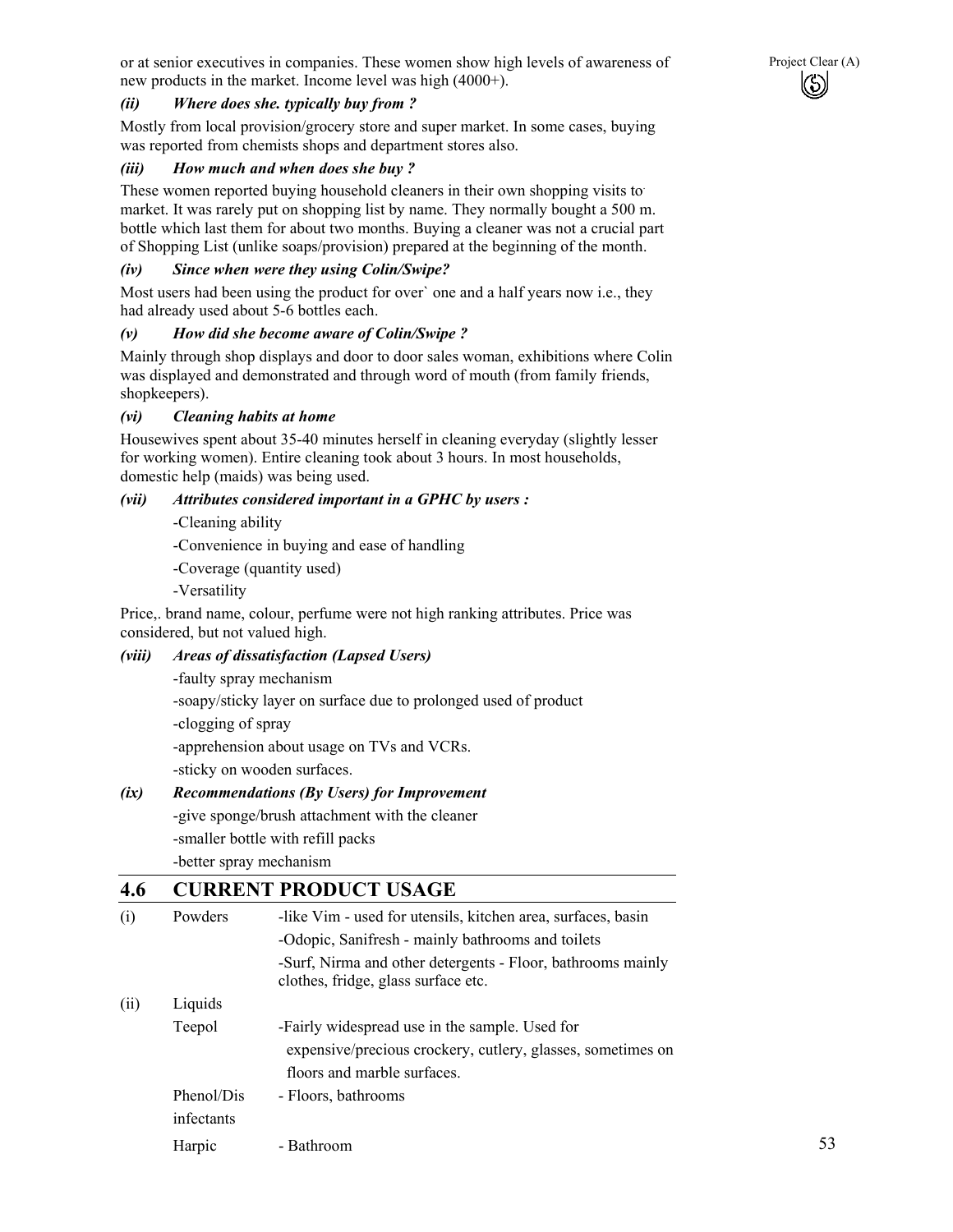| Case Studies<br>Ø |                           | Acids/<br><b>Bleaches</b>     | -- Stained tiles, bathrooms                                         |
|-------------------|---------------------------|-------------------------------|---------------------------------------------------------------------|
|                   |                           | Colin/Swipe                   | - Glass windows, fridge doors, sunmica etc.                         |
|                   |                           | Speciality                    | - like head cleaners, shiners, varnishes etc.                       |
|                   | <b>Cleaning Frequency</b> |                               |                                                                     |
|                   |                           | Daily                         | - Floors, kitchen, bathroom, dusting of furniture, windows, mirrors |
|                   | etc.                      |                               |                                                                     |
|                   |                           | Weekly/<br><i>Occasionlly</i> | -Fans/windows TVs, Tubelights, walls, combinets etc                 |

*Rarely -*Lofts, cupboard, jewellery

## **4.7 AREAS OF DISSATISFACTION WITH EXISTING PRODUCTS**

- Specific products for special uses not available (general cleaners

not adequate for all surfaces)

- -Time consuming/not convenient to handle
- -Harsh on hands
- -Package gets soggy (Vim)

Information on different categories of Respondents

#### *(i) Aware - non users*

Typical responses for not using Colin/Swipe were

-No recommendation by anyone

-Never felt the need

-dissatisfaction with present products not so acute

-never thought of it

#### *(ii) Non aware - non user*

-Reaction very favourable to product concept

- -Willingness to buy at Rs.ll-12/-
- -If recommended, I will definitely buy it

#### *(iii) Lapsed users*

-Very poor spray

-Does not clean adequately

-Not worth the money

### **4.8 ADVERTISING STRATEGY**

Sangeeta Sharma was wondering how to use this research information .in formulating an advertising strategy for CLEAR. She had to think of possible positioning slots for the product, develop a suitable communication and media strategy so that advertising agency could begin working on creatives (Exhibit-1 gives the media habits of respondents).